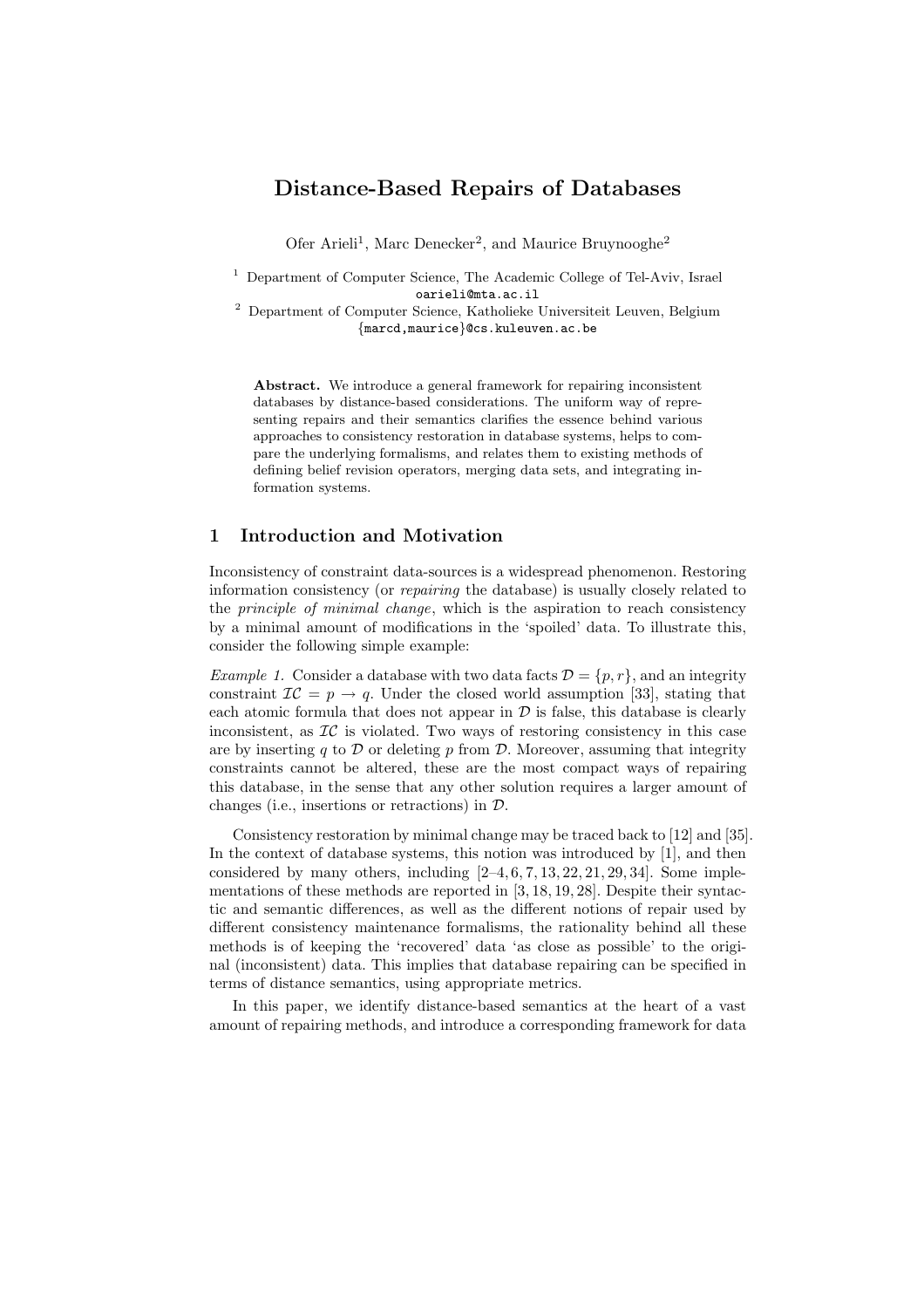repair. In this respect, we follow Bertossi's remark [5], that "identifying general properties of the reasonable repair semantics  $[...]$  is a very important research direction. Unifying principles seem to be necessary at this stage in order to have a better understanding of consistent query answering". Indeed, the representation of different repairing methods as distance-based formalisms provides a common ground for relating them. Moreover, we show that the same distance-based considerations are not only the essence of database repairing and consistent query answering, but are also the nucleus of many approaches for belief revision and data integration. In this respect, this work is not restricted to databases only.

The rest of this paper is organized as follows: in Section 2 we give a general representation of consistency restoration in database systems as a distance minimization problem. In Section 3 we consider different distance-based approaches to database repairing, and incorporate the notion of optimal matching (between the spoiled and the recovered data) for generalizing existing repairing methods and defining some new ones. In Section 4 we relate database repairing to different methods of merging independent data-sources. In Section 5 we conclude.

## 2 Database Repair as a Distance Minimization Problem

Let  $\mathcal L$  be a first-order language with  $\mathcal P$  its underlying set of predicates.

**Definition 1.** A *database*  $\mathcal{DB}$  is a pair  $(\mathcal{D}, \mathcal{IC})$ , where  $\mathcal D$  is a finite set of ground atomic facts (i.e., atomic formulas without variables) whose predicate names are in  $P$ , and  $IC$  is a finite and consistent set of formulae in  $\mathcal{L}$ .

The set  $D$  in the definition above is called *database instance* and its elements are called *facts*. The meaning of  $D$  is usually determined by the conjunction of its facts augmented with Reiter's closed world assumption [33]. The formulas in  $IC$  are called *integrity constraints*. These formulas specify conditions that should be satisfied, with respect to some underlying semantics  $S$ , by all the database facts. We denote this by  $\mathcal{D} \models^{\mathcal{S}} \mathcal{IC}$ . Common definitions for  $\mathcal{S}$  are the standard two-valued semantics, the minimal Herbrand model semantics, the stable model semantics [20], Kleene's three-valued semantics [24], or any other multiple-valued semantics [23]. A semantics S defines, for a set  $\Gamma$  of formulas in  $\mathcal{L}$ , the S-models of Γ, i.e., a set  $mod^{\mathcal{S}}(\Gamma)$  of valuations that satisfy all the formulas in Γ. In this respect  $\mathcal{D} \models^S \mathcal{IC}$  means that every element of  $mod^S(\mathcal{D})$  is also an S-model of every integrity constraint in  $\mathcal{IC}.$ 

**Definition 2.** A database  $(D, \mathcal{IC})$  is *consistent* with respect to a semantics S (S-consistent, for short), if  $\mathcal{D} \models^{\mathcal{S}} \mathcal{I}\mathcal{C}$ .

When a database is not consistent, one or more integrity constraints are violated, and so it is usually required to 'repair' the database, i.e., restore its consistency. For this, given a database  $\mathcal{DB} = (\mathcal{D}, \mathcal{IC})$ , we denote by  $HU(\mathcal{DB})$ the ground terms in the Herbrand universe of  $\mathcal{DB}$ ,  $\theta_i$  denotes substitutions of variables by elements in  $HU(DB)$ , and  $Atoms(DB)$  denotes the atomic formulas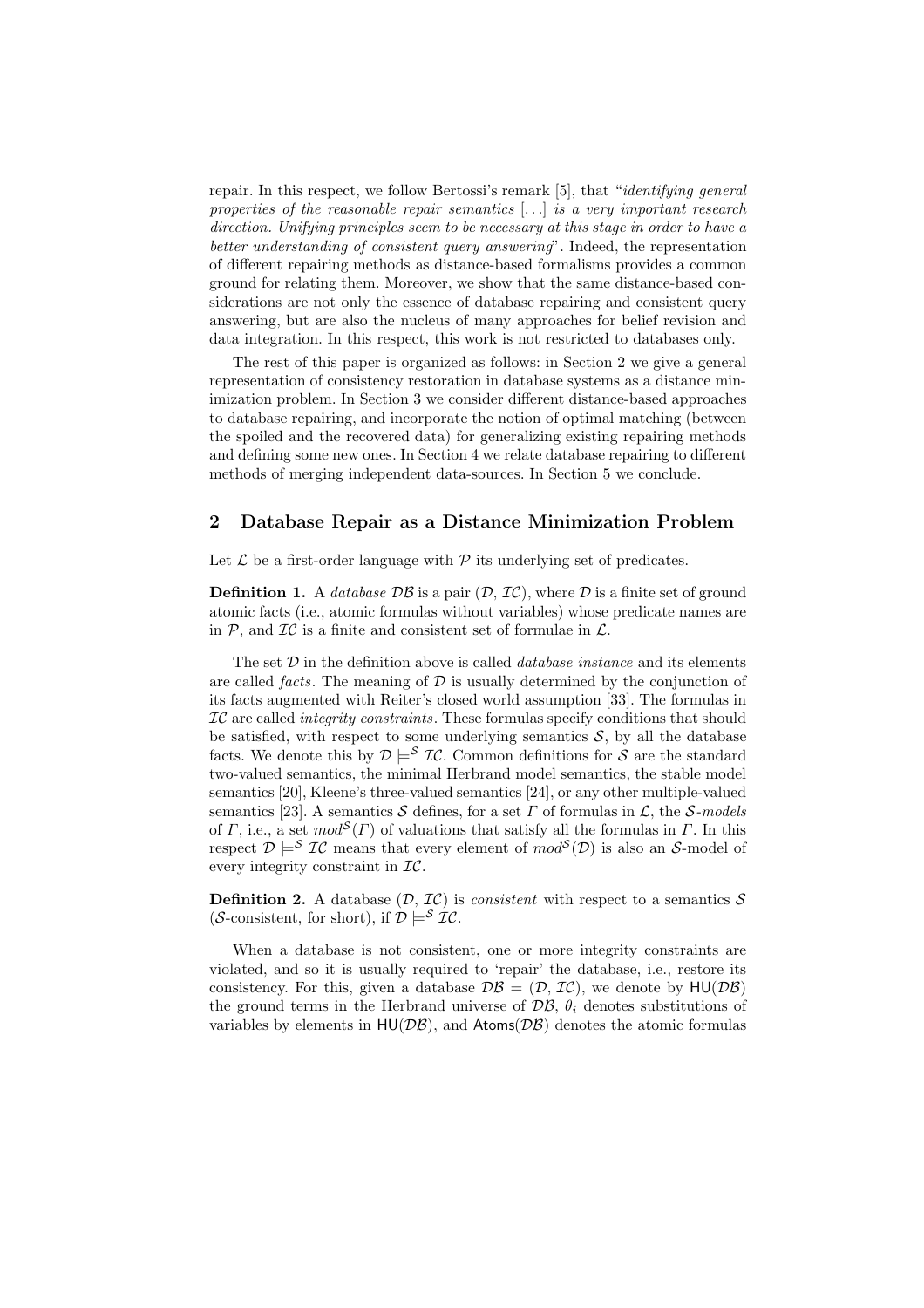that appear in the formulas of  $\mathcal{D} \cup \mathcal{IC}$ . For each  $P(c_1, \ldots, c_n) \in \text{Atoms}(\mathcal{DB})$ , let

 $\mathsf{Upd}\big(P(c_1,\ldots,c_n)\big) = \Big\{P(d_1,\ldots,d_n) \mid \exists 1\!\leq\! j\!\leq\!n\;d_j\in\mathsf{HU}(\mathcal{DB})\;\text{and}\;$ 

 $\exists \theta_1, \theta_2 \text{ such that } \theta_1(P(d_1, \ldots, d_n)) = \theta_2(P(c_1, \ldots, c_n))$ .

An update U of D is a set that consists of zero or more elements from  $\text{Upd}(A)$ for each  $A \in \text{Atoms}(\mathcal{DB})$ . The set of all the updates of  $\mathcal D$  is denoted by  $\text{Upd}(\mathcal D)$ .

The intuition behind this definition is simple: the predicates in  $\text{Atoms}(\mathcal{DB})$ are those that are 'known' to the database, thus they are the relations that potentially appear in a repaired database. Now, the elements in  $\text{Upd}(P(c_1, \ldots, c_n))$ represent the possible updates of  $P(c_1, \ldots, c_n)$ . Note that  $\{c_i\}$  and  $\{d_i\}$  are atomic terms (constants or variables), so the role of the substitutions in the definition of Upd is twofold: to introduce constants instead of variables in predicate tuples (in case that the values are known) and to replace constants by variables (in case that there are wrong values in a tuple and the correct values are unknown. Here, variables may be intuitively regarded as missing (null) values). By this, only erroneous fragments of tuples are modified.<sup>3</sup> The condition that in every tuple at least one component belongs to  $H\mathsf{U}(\mathcal{DB})$  is meant to exclude degenerated cases, in which a tuple consists of null values only.

*Note 1.* Unless all the arguments of an atom A are variables,  $A \in \text{Upd}(A)$ . Thus, if for some  $A \in \mathcal{D}$  and an update  $\mathcal{U}, \mathcal{U} \cap \mathsf{Upd}(A) = \{A\}, A$  remains unchanged. Also, if  $\mathcal{U} \cap \mathsf{Upd}(A) = \emptyset$ , A is deleted from  $\mathcal{D}$ , and if  $\mathcal{U} \cap \mathsf{Upd}(A) = \{A_1, \ldots, A_n\}$ , A is replaced by  $n \geq 1$  new facts  $A_i$ . Insertions to the database also occur when  $U \cap \text{Upd}(A)$  is not empty for some atom A not in the database instance.

A potential repair  $\mathcal R$  of  $\mathcal D\mathcal B$  is an update of  $\mathcal D$  that preserves  $\mathcal I\mathcal C$  with respect to  $S (\mathcal{R} \models^S \mathcal{IC})$ . The set of all the potential repairs of  $\mathcal{DB}$  is denoted by Rep( $\mathcal{DB}$ ).

Example 2. [4] Given the following database instance

 $\int \mathit{employee}(Alice), \; salary(Alice, 1000), \; director(Alice)$  $emplyee(Bob), salary(Bob, 1000),$  $\big\}$ 

and two integrity constraints: one says that every employee has a salary, and the other constraint specifies that a director should earn more money than any other employee. Now, applying here the closed world assumption, we conclude that Bob is not a director. On the other hand, Bob earns the same amount of money as Alice, who is a director, so the second integrity constraint is violated. In this case (using some abbreviations with obvious meanings), we have that the updates of the ground facts in the database are the following:

 $Upd(emp(Alice)) = \{emp(Alice)\},\$  $Upd(emp(Bob)) = \{emp(Bob)\},\$  $Upd(dir(Alice)) = \{dir(Alice)\},\$  $Upd(sal(Alice, 1000)) = \{sal(Alice, 1000), sal(x_A, 1000), sal(Alice, val_1)\},$  $\textsf{Upd}(sal(Bob, 1000)) = \{sal(Bob, 1000), sal(x_B, 1000), sal(Bob, val_2)\}.$ <sup>4</sup>

<sup>3</sup> See also Wijsen's notion of homomorphisms of tableaux [34].

<sup>&</sup>lt;sup>4</sup> For the other atoms in Atoms(DB) we have that  $\text{Upd}(emp(x)) = \text{Upd}(emp(Alice)) \cup$  $\textsf{Upd}(emp(Bob))$  and  $\textsf{Upd}(sal(x,y)) = \textsf{Upd}(sal(Alice, 1000)) \cup \textsf{Upd}(sal(Bob, 1000)).$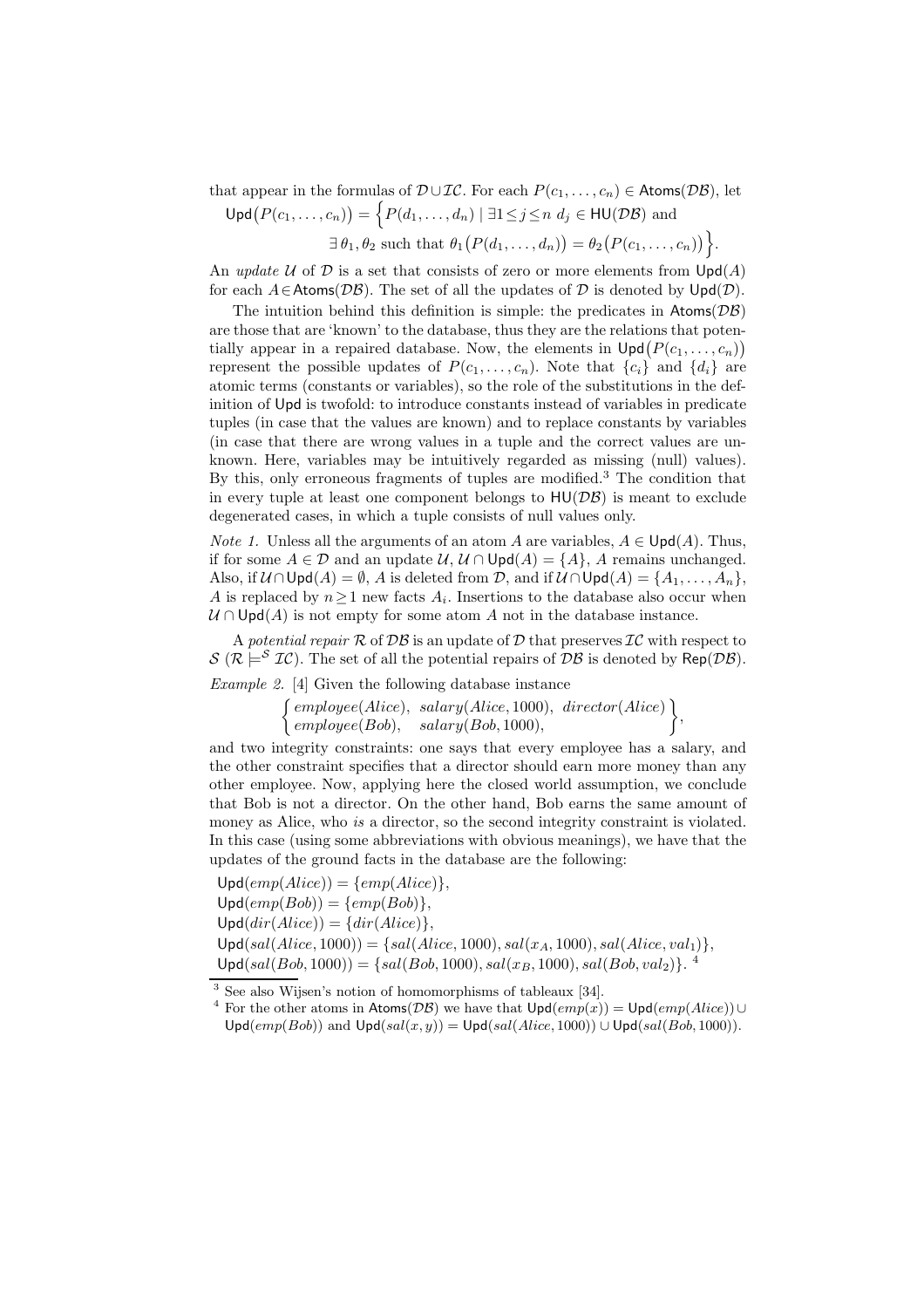Among the possible updates of  $\mathcal D$  we therefore have the following sets:

- $U_1 = \{emp(Alice), emp(Bob), sal(Alice, 1000), sal(Bob, 1000)\},\$
- $\mathcal{U}_2 = \{\text{emp}(Alice), \text{emp}(Bob), \text{dir}(Alice), \text{sal}(Alice, \text{val}_1), \text{sal}(Bob, 1000)\},\$
- $\mathcal{U}_3 = \{\text{emp}(\text{Alice}), \text{emp}(\text{Bob}), \text{dir}(\text{Alice}), \text{sal}(\text{Alice}, 1000), \text{sal}(\text{Bob}, \text{val}_2)\}.$

Note that  $U_1$  is obtained by retracting the fact that Alice is a director (so in this case  $\text{Upd}(dir(Alice))$  has no representatives), while  $\mathcal{U}_2$  and  $\mathcal{U}_3$  cause modifications in the salary of Alice and Bob (respectively). Note also that all these updates are also potential repairs, provided that  $val_1 > 1000$  and  $val_2 < 1000$ .

For selecting the best potential repairs we require that the repaired information should be 'as close as possible' to the original one. Implicitly, then, this criterion involves distance-based considerations and a corresponding metric.

**Definition 3.** A total function  $d: U \times U \rightarrow \mathbb{R}^+$  is called *pseudo distance* on U if it is symmetric  $(\forall u, v \in U \ d(u, v) = d(v, u))$  and preserves identity  $(\forall u, v \in U \ d(u, v))$ U  $d(u, v) = 0$  iff  $u = v$ ). A *distance function* on U is a pseudo distance on U that satisfies the triangular inequality  $(\forall u, v, w \in U \ d(u, v) \leq d(u, w) + d(w, v)).$ 

**Definition 4.** A repair context for a language  $\mathcal{L}$  is a pair  $\mathcal{R} = \langle \models^{\mathcal{S}} \mathcal{A} \rangle$ , where  $\models^{\mathcal{S}}$  is the entailment relation induced by the underlying semantics  $\mathcal{S}$  and  $d$  is a pseudo distance on the power set  $2^{\mathcal{L}}$  of the well-formed formulae in  $\mathcal{L}$ .

Repair contexts are parametrized descriptions on how to repair databases. Given a repair context  $\mathfrak{R} = \langle e^S, d \rangle$ , the *repairs* of a database  $\mathcal{DB} = (\mathcal{D}, \mathcal{IC})$  are the instances that S-satisfy  $IC$  and that are d-closest to  $D$ . Formally:

**Definition 5.** The repairs of a database  $\mathcal{DB} = (\mathcal{D}, \mathcal{IC})$  with respect to a repair context  $\mathfrak{R} = \langle \models^{\mathcal{S}}, d \rangle$ , are the elements of the following set:

 $\Delta_{\mathfrak{R}}(\mathcal{DB}) = \{ \mathcal{R} \in \mathsf{Rep}(\mathcal{DB}) \mid \forall \mathcal{R}' \in \mathsf{Rep}(\mathcal{DB}) \ d(\mathcal{R}, \mathcal{D}) \leq d(\mathcal{R}', \mathcal{D}) \}.$ 

Database repairs induce corresponding notions of query answering:

**Definition 6.** A *query*  $Q(x_1, \ldots, x_n)$  is a first-order formula with free variables  $x_1, \ldots, x_n$ . Denote by  $\mathcal{Q}[c_1/x_1, \ldots, c_n/x_n]$  the simultaneous substitution in  $\mathcal Q$ of the variables  $x_i$  by the constants  $c_i$   $(i=1,\ldots,n)$ , respectively. Now, let  $\Re$  =  $\langle \models^S, d \rangle$  be a repair context, and  $\mathcal{Q}(x_1, \ldots, x_n)$  a query on DB.

- A tuple  $\langle c_1, \ldots, c_n \rangle$  is a *credulous answer* for Q if there exists an element  $\mathcal{R} \in \Delta_{\mathfrak{R}}(\mathcal{DB})$  s.t.  $\mathcal{R} \models^{\mathcal{S}} \mathcal{Q}[c_1/x_1, \ldots, c_n/x_n]).$
- $-$  A tuple  $\langle c_1, \ldots, c_n \rangle$  is a conservative answer (or a consistent query answer) for  $\mathcal{Q}$  if  $\mathcal{R} \models^{\mathcal{S}} \mathcal{Q}[c_1/x_1, \ldots, c_n/x_n])$  for every  $\mathcal{R} \in \Delta_{\mathfrak{R}}(\mathcal{DB})$ .

## 3 Distance Semantics for Database Repair

## 3.1 Distance functions

The choice of the distance function (and so the metric at hand) plays a crucial role in the repairing process. There are many possibilities to measure distances between the spoiled database instance and its potential repairs. Below we recall two common definitions of such distances: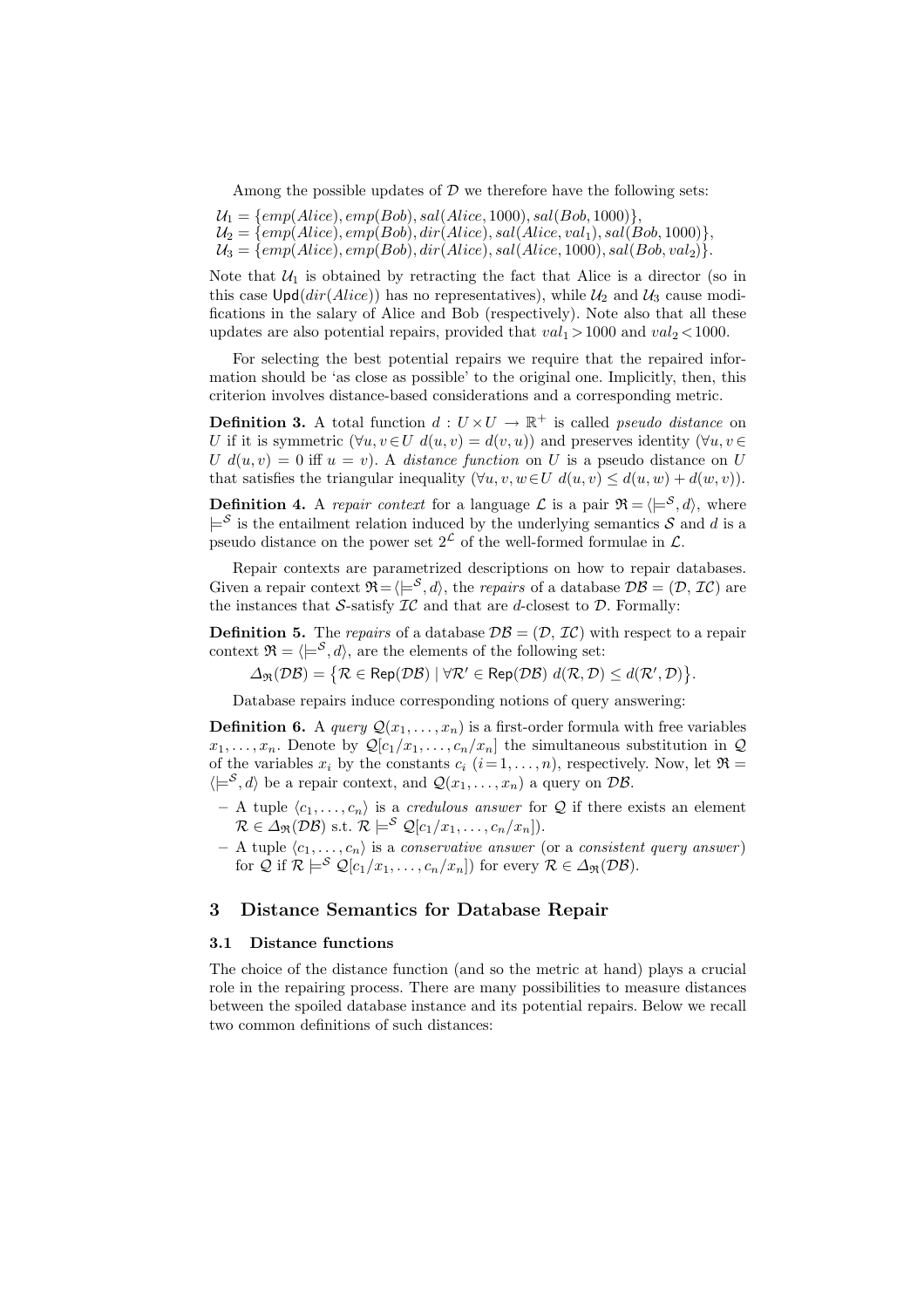**Definition 7.** Let d be a distance function on  $\mathcal{L}$ . For  $A, B \in 2^{\mathcal{L}}$ , define:

– The Hausdorff distance [15]:

$$
d(A, B) = \max\left(\max_{a \in A} \min_{b \in B} d(a, b), \max_{b \in B} \min_{a \in A} d(a, b)\right).
$$

– Eiter and Mannila's distance [17]:

$$
d(A, B) = \frac{1}{2} \Big( \sum_{a \in A} \min_{b \in B} d(a, b) + \sum_{b \in B} \min_{a \in A} d(a, b) \Big).
$$

The following proposition recalls some known facts about these distances:

**Proposition 1.** The Hausdorff distance is a distance function on  $2^{\mathcal{L}}$  and Eiter-Mannila's distance is a pseudo distance on  $2^{\mathcal{L}}$ .

In what follows we consider pseudo distances that are defined by matching functions (between the elements of the original database instance and the elements of a potential repair) and by aggregation functions that evaluate the quality of those matchings.

**Definition 8.** A numeric aggregation function  $f$  is a total function that accepts multisets of real numbers and returns a real number. Also,  $f$  is non-decreasing in the values of its argument,<sup>5</sup>  $f({x_1},...,x_n)=0$  if  $x_1=...=x_n=0$ , and  $\forall x \in \mathbb{R}$   $f(\lbrace x \rbrace) = x$ .

**Definition 9.** Let  $\mathcal{DB}$  be a database,  $A, B \subseteq$  Atoms( $\mathcal{DB}$ ), d a (pseudo) distance on the formulae of  $\mathcal{L}$ , and  $f$  a numeric aggregation function.

- a) A matching m between A and B is a maximal subset of  $A \times B$  such that for every  $(a_1, b_1), (a_2, b_2) \in m$ ,  $a_1 = a_2$  iff  $b_1 = b_2$ .
- b) For a matching m between A and B, let  $m(A) = \{b \mid (a, b) \in m\}$  and  $m^{-1}(B) = \{a \mid (a, b) \in m\}.$  Denote:

$$
d_f(m, A, B) = f\left(\{d(a, b) \mid (a, b) \in m\} \bigcup \{\textit{d}(a, B) \mid a \in A \setminus m^{-1}(B)\} \bigcup \{d(b, A) \mid b \in B \setminus m(A)\}\right),
$$

where, for every set  $S$ ,  $d(x, S) = \frac{1}{2} \max\{d(y, z) | y, z \in \text{Atoms}(\mathcal{DB})\}.$ 

Thus,  $d_f$  is obtained by applying f on the distances among matched elements and on the distances among non-matched elements and the other set.

- c) A matching m between A and B is called  $\{d, f\}$ -optimal if for every matching m' between A and B,  $d_f(m, A, B) \leq d_f(m', A, B)$ .
- d) Denote  $d_f(A, B) = d_f(m, A, B)$ , where m is a  $\{d, f\}$ -optimal matching between  $A$  and  $B$ .<sup>6</sup>

<sup>5</sup> That is, the function value is non-decreasing when an element in the multiset is replaced by a larger element.

<sup>&</sup>lt;sup>6</sup> As all the optimal matchings have the same  $d_f$ -value,  $d_f(A, B)$  is well-defined.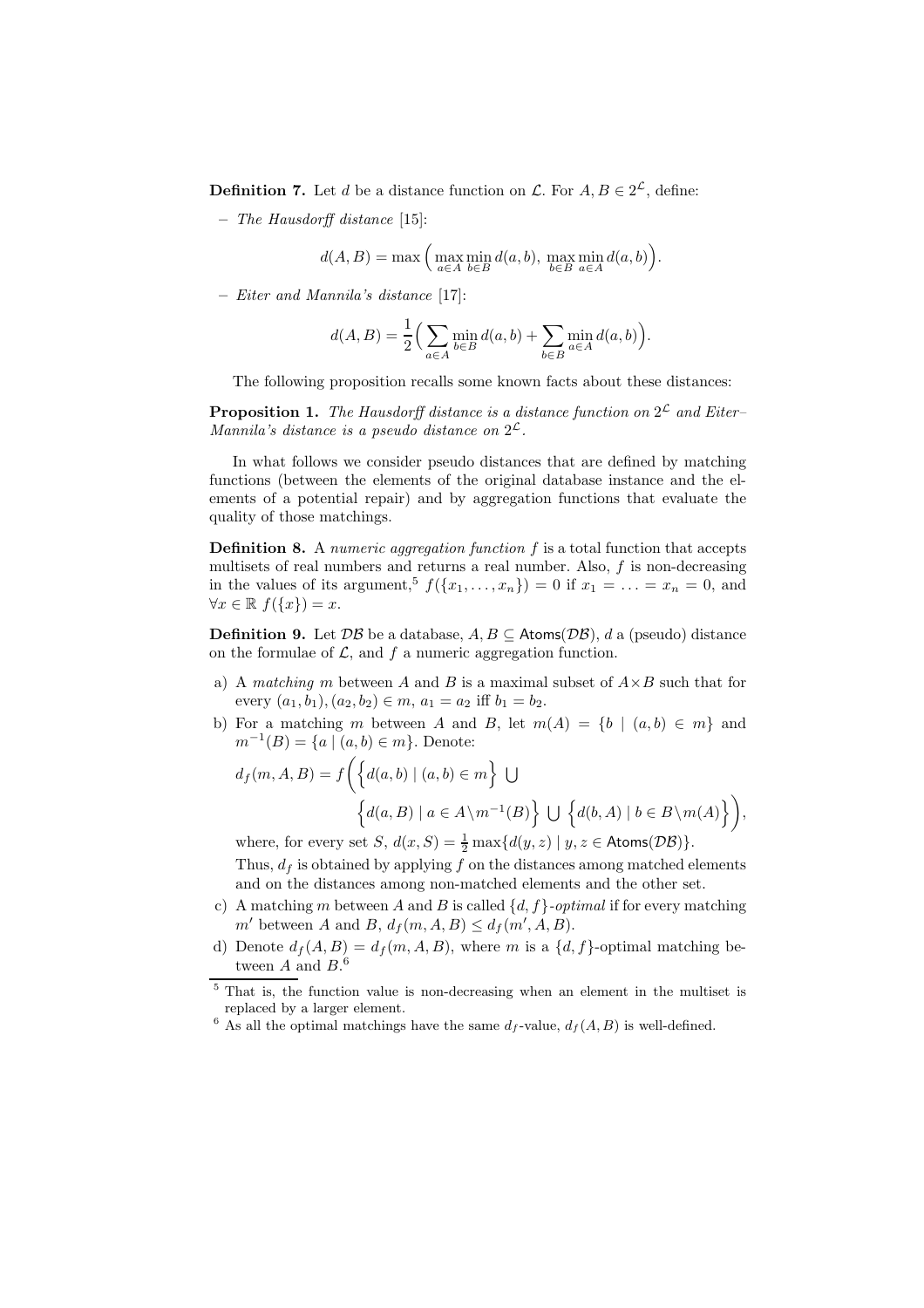The aggregation function in Definition 8 may be, e.g., a summation or the average of the distances, the maximum value among those distances (which yields a worst case analysis), a median value (for mean case analysis), and so forth. Such functions are common in data integration systems (see also Section 4 below).

**Proposition 2.** The function  $d_f$  in Definition 9(d) is a pseudo distance on  $2^{\mathcal{L}}$ .<sup>7</sup>

#### 3.2 Aggregation-based repairs

**Definition 10.** An aggregation-based repair context is a triple  $\mathfrak{R} = \langle \models^{\mathcal{S}}, d, f \rangle$ , where  $\models^{\mathcal{S}}$  is the entailment relation induced by  $\mathcal{S}, d$  is a pseudo distance on  $\mathcal{L},$ and  $f$  is a numeric aggregation function.

*Note 2.* If  $\mathfrak{R} = \langle \models^{\mathcal{S}}, d, f \rangle$  is an aggregation-based repair context in the sense of Definition 10, then  $\mathfrak{R} = \langle \models^{\mathcal{S}}, d_f \rangle$ , where  $d_f$  is obtained from d and f by Definition 9(d), is a repair context in the sense of Definition 4. This is so, since  $d_f$  is a pseudo distance on  $2^{\mathcal{L}}$  (by Proposition 2).

**Definition 11.** The repairs of a database  $\mathcal{DB} = (\mathcal{D}, \mathcal{IC})$  with respect to an aggregation-based repair context  $\mathfrak{R} = \langle e^{\mathfrak{S}}, d, f \rangle$  are the elements of the set

$$
\Delta_{\mathfrak{R}}(\mathcal{DB}) = \{ \mathcal{R} \in \mathsf{Rep}(\mathcal{DB}) \mid \forall \mathcal{R}' \in \mathsf{Rep}(\mathcal{DB}) \ d_f(\mathcal{R}, \mathcal{D}) \leq d_f(\mathcal{R}', \mathcal{D}) \}.
$$

By Note 2, Definition 11 is a particular case of Definition 5 for aggregationbased distance functions (and aggregation-based repair contexts).

Example 3. Consider again the database  $\mathcal{DB} = (\{p, r\}, \{p \rightarrow q\})$  of Example 1, and let  $\mathfrak{R} = \langle \models, d^u, \Sigma \rangle$  be an aggregation-based repair context, where  $d^u$  is a distance function on the atomic formulas of  $\mathcal{L}$ , defined by  $d^u(s_1, s_2) = 0$  if  $s_1 = s_2$ , and  $d^u(s_1, s_2) = 1$  otherwise. The six potential repairs of  $\mathcal{DB}$  and their distances from  $\mathcal{D} = \{p, r\}$  are given in the table below.

| No.            | Potential Repair | $d^u_{\Sigma}(\cdot, \mathcal{D})$ | Actions                         |  |  |
|----------------|------------------|------------------------------------|---------------------------------|--|--|
|                | $\{p,q,r\}$      |                                    | insert $q$                      |  |  |
| $\overline{2}$ | $\{p,q\}$        |                                    | insert $q$ , delete $r$         |  |  |
| 3              | $\{q,r\}$        |                                    | insert $q$ , delete $p$         |  |  |
|                |                  | $1\frac{1}{2}$                     | insert $q$ , delete $p$ and $r$ |  |  |
| 5              | $r\}$            | $\frac{1}{2}$                      | delete $p$                      |  |  |
|                |                  |                                    | delete $p$ and $r$              |  |  |

It follows, then, that the repairs in this case are  $\mathcal{R}_1 = \{p, q, r\}$  and  $\mathcal{R}_5 =$  ${r}$ . Among the potential repairs, these repairs require a minimal amount of modifications in  $\mathcal{D}$ .<sup>8</sup> Thus, e.g., r conservatively (and so credulously) follows from  $\mathcal{DB}$ , and q credulously (but not conservatively) follows from  $\mathcal{DB}$ .

<sup>7</sup> Due to lack of space proofs are omitted. Full proofs will appear in an extended version of this paper.

<sup>8</sup> As Proposition 4 below shows, this is not a coincidence.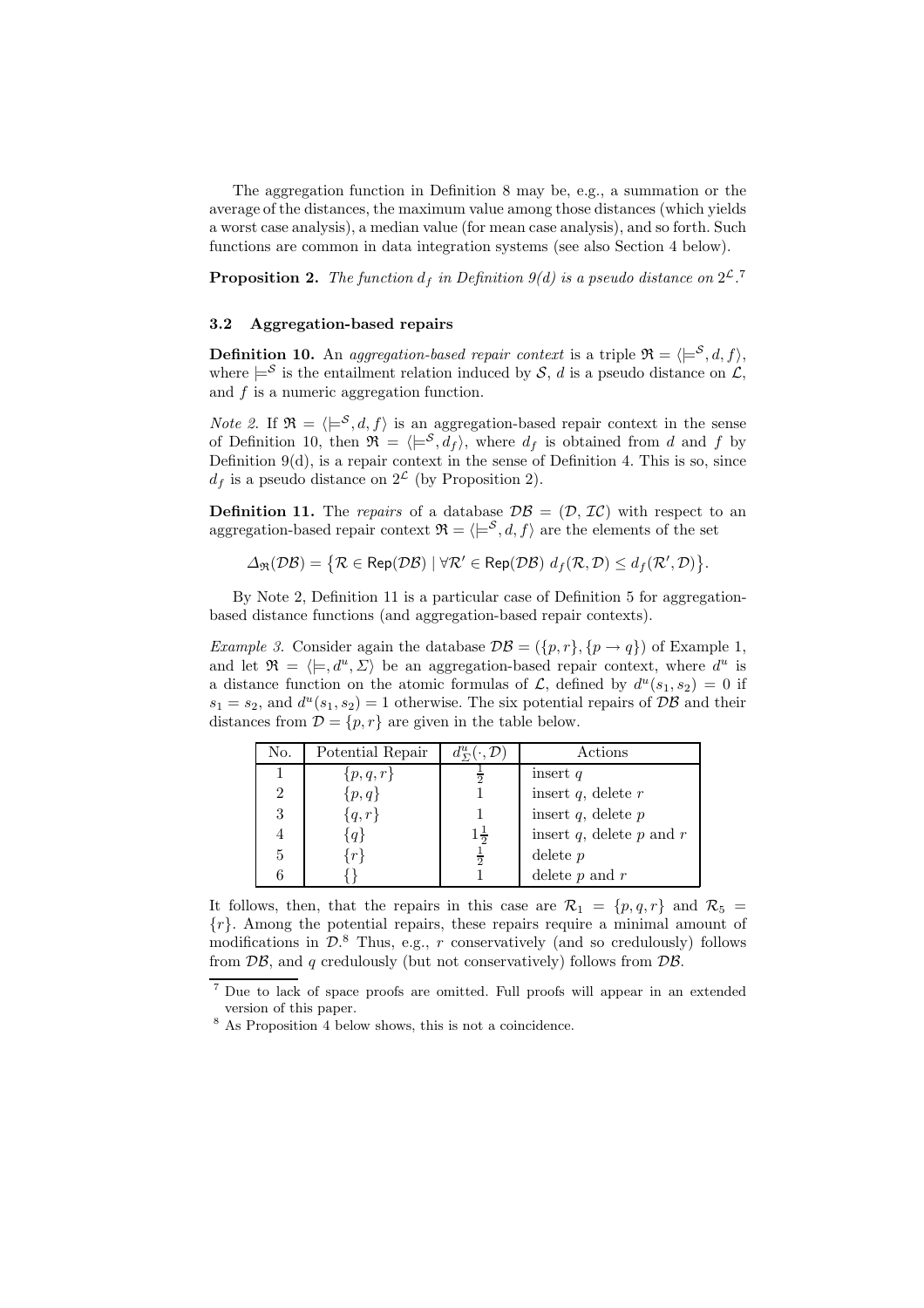**Definition 12.** An aggregation function f such that  $f(\{x_1, \ldots, x_n\}) = 0$  only if  $x_1 = \ldots = x_n = 0$ , is called *strict*. An aggregation-based repair context  $\mathfrak{R} = \langle \models^{\mathcal{S}}, d, f \rangle$  is strict if f is strict.

Note that as distances are non-negative, all the aggregation functions on sets of distances considered above (summation, maximum, median, etc.) are strict.<sup>9</sup>

The next proposition shows that, as expected, there is nothing to repair in consistent databases.

**Proposition 3.** For every strict aggregation-based repair context  $\mathfrak{R}$ , if  $\mathcal{DB}$  is a consistent database, then  $\Delta_{\mathfrak{R}}(\mathcal{DB}) = {\mathcal{D}}$ .

## 3.3 Domain independent repairs

A common definition of an aggregation-based repair context is  $\mathfrak{R} = \langle \models, d^u, \Sigma \rangle$ , where the underlying distance-aggregation function,  $d_{\Sigma}^{u}$ , is obtained by a summation of the drastic distances  $d^u$  between matched elements (see also Example 3).

**Definition 13.** The *drastic distance* is  $d^{u}(x, y) = 0$  if  $x = y$ , else  $d^{u}(x, y) = 1$ .

It is easy to verify that  $d^u$  and  $d^u_{\Sigma}$  are distance functions, and both of them are 'blind' to the domain of discourse at hand. Next we show that the metric obtained by  $d_{\Sigma}^u$  corresponds to the Hamming distance between sets of formulae.<sup>10</sup>

# **Proposition 4.** Let |S| be the size of S. Then  $d_{\Sigma}^u(A, B) = \frac{1}{2}(|A \setminus B| + |B \setminus A|)$ .

The repair context  $\mathfrak{R} = \langle \models, d^u, \Sigma \rangle$  corresponds to the repair method introduced in [1], which inspires many other works on (domain independent) database repair (see, e.g., [2, 4, 6, 7, 22, 21, 28]).

**Definition 14.** [1] A *pairwise*<sup>11</sup> repair of  $\mathcal{DB} = (\mathcal{D}, \mathcal{IC})$  is a pair (lnsert, Retract), such that: 1. Insert∩ $\mathcal{D} = \emptyset$ , 2. Retract  $\subseteq \mathcal{D}$ , 3. ( $\mathcal{D} \cup$ Insert \ Retract,  $\mathcal{IC}$ ) is a consistent database, 4. (Insert, Retract) is minimal:<sup>12</sup> there is no pair (Insert', Retract') that satisfies conditions 1–3 and for which |Insert′ ∪Retract′ | < |Insert ∪Retract|.

**Proposition 5.** Consider a database  $\mathcal{DB} = (\mathcal{D}, \mathcal{IC})$  and the repair context  $\mathfrak{R} = \langle \models, d^u, \Sigma \rangle$ . Then (Insert, Retract) is a pairwise repair of  $\mathcal{DB}$  iff there is a repair  $\mathcal{R} \in \Delta_{\mathfrak{R}}(\mathcal{DB})$  s.t. Insert =  $\mathcal{R} \setminus \mathcal{D}$  and Retract =  $\mathcal{D} \setminus \mathcal{R}$ .

It is also interesting to check the distance-based functions of Definition 7 when the domain independent  $d^u$  is taken as the basic distance function. In this case the Hausdorff distance is reduced to 0 if  $A = B$  and 1 otherwise. While this is still a distance function, it is clearly useless for making subtle preferences among potential repairs. The Eiter–Mannila's distance, on the other hand, is

 $9$  The minimum function is *not* strict, but it is not useful for repair contexts.

 $10$  Also known as the symmetric distance, or the Dalal distance [12].

 $11$  This adjective is added to distinguish this kind of repairs from repairs in our sense.

 $12$  A different condition may be defined by set inclusion instead of minimal cardinality.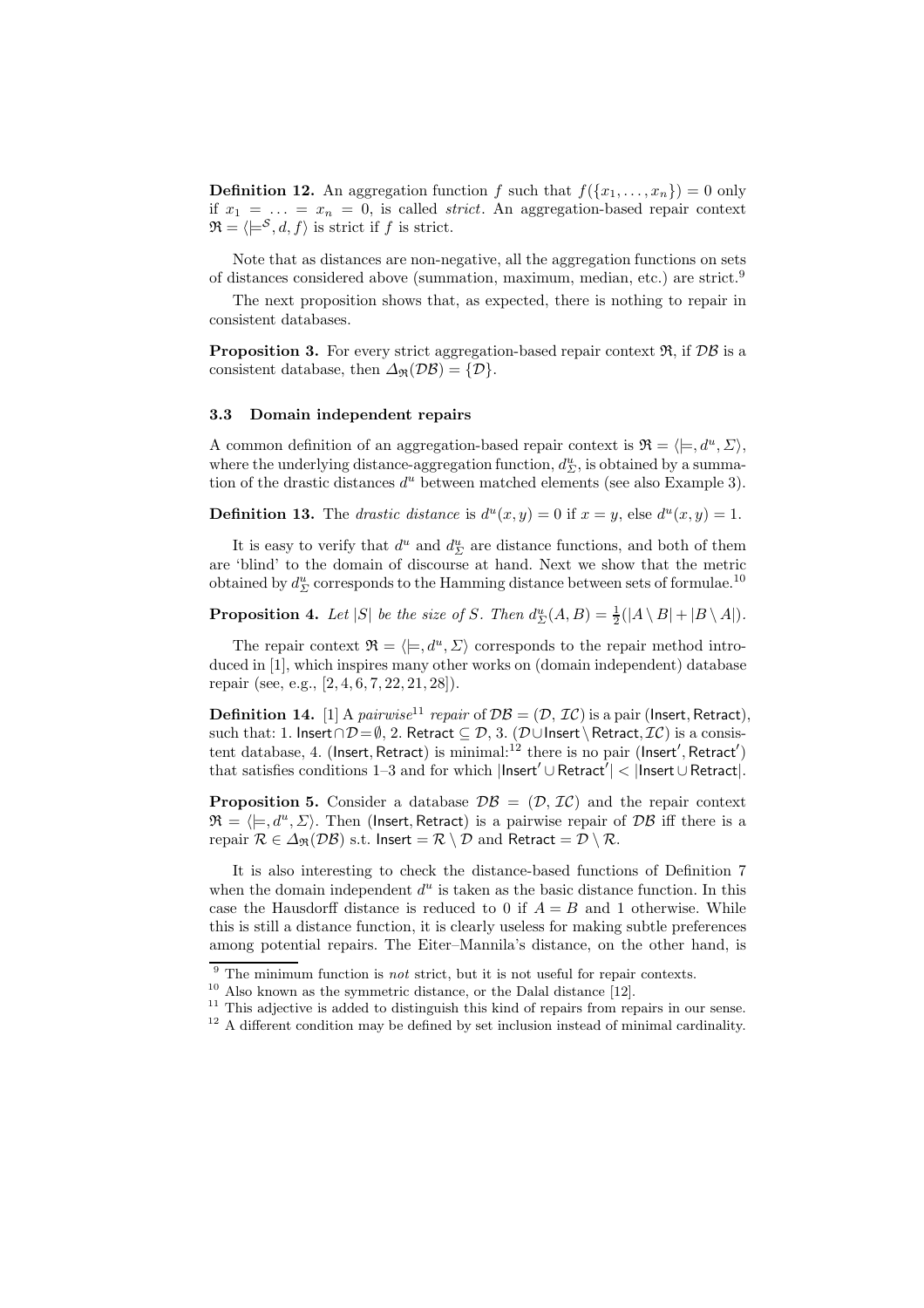more appropriate in this case, and as in Proposition 5, is it related to pairwise repairing. Indeed, given  $d^u$ , the Eiter-Mannila's distance between the original database  $\mathcal D$  and its repair  $\mathcal R=\mathcal D\cup$  Insert \ Retract is equal to  $\frac{1}{2}$ (Insert + Retract). In this case we get the Ramon–Bruynooghe matching-based distance [32], which is a distance function (and not only a pseudo distance, cf. Proposition 1).

### 3.4 Domain-dependent repairs

Consider again the database of Example 2. There are several potential repairs in this case. Let's consider two of them:

 $\mathcal{R}_1$ : remove all the information about Bob from the database,

 $\mathcal{R}_2$ : change the information about the salary of Bob.

Note that if we use a domain independent repair context with e.g.  $d<sup>u</sup>$  as the underlying distance function, each potential repair above is as good as the other one, since the cost of the optimal matching between the original database and the repaired database that is obtained by  $\mathcal{R}_1$  is the cost of the two retracted elements  $(employee(Bob)$  and  $salary(Bob, 1000))$  that cannot be matched to an element in the repaired database, which is  $\frac{1}{2} + \frac{1}{2} = 1$ . Likewise, the optimal matching between the original database and the repaired database that is obtained by  $\mathcal{R}_2$ links employee(Alice), employee(Bob), salary(Alice, 1000) and director(Alice) to the same facts in the repaired database, and relates  $salary(Bob, 1000)$  to salary(Bob, x) (for some  $x < 1000$ ). The resulting distance is therefore  $0 + 0 +$  $0+0+1=1$ . According to the repair context  $\mathfrak{R} = \langle \models, d^u, \Sigma \rangle$ , then, both potential repairs have the same priority. However, in this case, the second repair (salary changes) seems more plausible than the first one (employee removal), as it is more realistic here to assume that the problem is due to a typographic error in the salary information. Moreover,  $\mathcal{R}_1$  is more drastic, as it causes information loss (Bob is no longer a reported employee). It is clear, then, that simple cardinality considerations are not useful here, and more delicate considerations, that would yield the preference of  $\mathcal{R}_2$  over  $\mathcal{R}_1$ , are required. <sup>13</sup>

A more subtle preference criterion is obtained by the distance function in [30]:

$$
d^{1}(P(t_{1},...,t_{m}),Q(s_{1},...,s_{n})) = \begin{cases} 1 & \text{if } P \neq Q, \\ \frac{1}{2n} \sum_{i=1}^{n} d^{u}(t_{i},s_{i}) & \text{otherwise.} \end{cases}
$$

For different predicate symbols the distance  $d^1$  is maximal; however, when the predicate symbols are the same, the distance linearly increases with the number of arguments that have different values, and is at most  $\frac{1}{2}$ . The intuition behind this is that longer tuples are more error-prone and that multiple errors in the same tuple are less likely.

<sup>&</sup>lt;sup>13</sup> The need to rectify an error within a tuple without deleting the whole tuple has been acknowledged in [4] (see Example 6.2 of that paper), and is also the main motivation behind the work of Wijsen on database repairing by updates [34].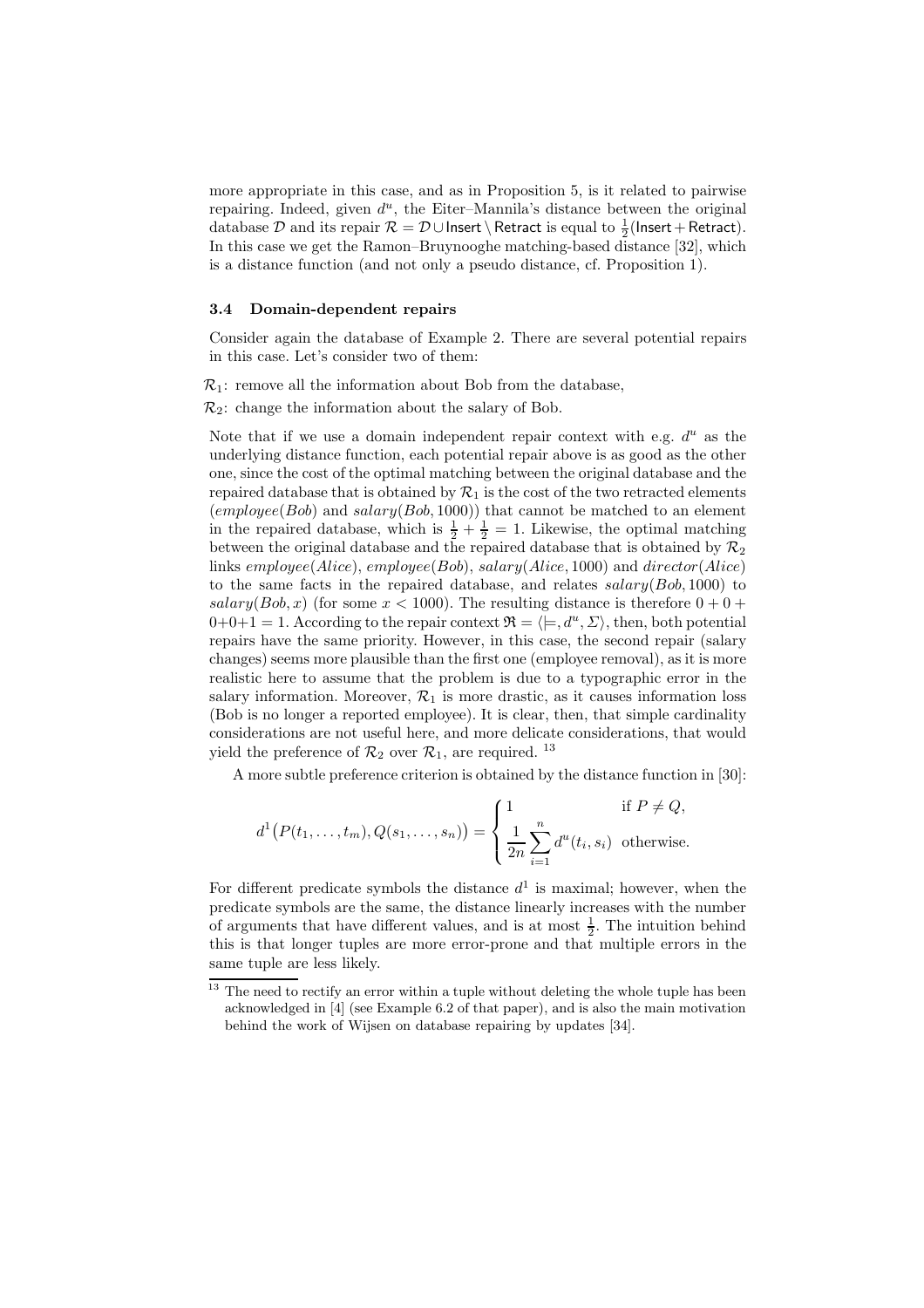**Proposition 6.**  $d^1$  is a distance function (Definition 3), which is bounded by 1.

According to  $d^1$ , the distance between the database instance  $\mathcal D$  of Example 2 and  $\mathcal{R}_1$  is still 1, while the distance between  $\mathcal{D}$  and  $\mathcal{R}_2$  is the same as the distance between  $salary(Bob, 1000)$  and  $salary(Bob, x)$ , which is  $\frac{1}{4}(0+1) = \frac{1}{4}$ . It follows, then, that now  $\mathcal{R}_2$  is preferred over  $\mathcal{R}_1$ , as intuitively expected.

Nienhuys-Cheng's distance  $d^1$  can be further refined to reveal other considerations. For instance, under the assumption that primary keys are less error-prone, one may consider the following variation of  $d^1$ :

Definition 15. Below we denote primary key values by underscores, and assume, without loss of generality, that they precede the non-key values. Define:

$$
d^2\left(P(\underbrace{t_1,\ldots,t_k}_{2}(t_{k+1},\ldots,t_m),Q(\underbrace{s_1,\ldots,s_l}_{2}(t_{l+1},\ldots,t_n))\right)=
$$
  
\nif  $P\neq Q$  or  $\exists 1\leq i\leq k$  s.t.  $\underbrace{t_i\neq s_i}_{2(m-k)}.$   
\n
$$
\begin{cases}\n1 & \text{if } P\neq Q \text{ or } \exists 1\leq i\leq k \text{ s.t. } \underbrace{t_i\neq s_i}_{2(m-k)}.\n\end{cases}
$$

Example 4. As noted in Example 2,

 $Upd(sal(Alice, 1000)) = \{sal(Alice, 1000), sal(x, 1000), sal(Alice, y)\},\$ 

which means that there are four options regarding the fact  $salary(Alice, 1000)$ : keeping it unchanged, changing the first argument (employee-name), changing the second argument (salary), or deleting it altogether. Assuming that employeename is the primary key for the salary relation, according to  $d^2$ , the costs of these options are  $0, 1, \frac{1}{2}$  and 1, respectively. Note, also, that in this case, according to the repair context  $\mathfrak{R} = \langle \models, d^2, \Sigma \rangle$ , the two repairs of the database are:

 ${emp(Alice), emp(Bob), dir(Alice), sal(Alice, v_1), sal(Bob, 1000)}$  for  $v_1 > 1000$ ,  ${emp(Alice), emp(Bob), dir(Alice), sal(Alice, 1000), sal(Bob, v_2)}$  for  $v_2 < 1000$ . That is, consistency restoration is obtained here by salary corrections.

### 3.5 Linking instead of matching

The notion of (optimal) matching between the elements of a database instance and its repair may be weakened. Instead of relating each database fact with at most one atomic formula of a repair and vice versa, it is possible to associate a database fact with several atoms of a repair. This is called linking. Optimal linking and the induced distance between sets are defined just as in Definition 9.

*Example 5.* Consider a database instance  $\mathcal{D} = \{teaches(John, DB)\}\$  and integrity constraints that no-one teaches DB (since, e.g., this course is cancelled), and that a lecturer must give at least two courses. A repair in this case would be  $\mathcal{R} = \{teaches(John, x_1), teaches(John, x_2)\}\$  for some  $x_1 \neq x_2 \neq DB$ . Each one of the two optimal matchings in this case relates the database fact to one of the two elements of  $R$ , leaving the other one unmatched. In the notations of the previous section, then,  $d_{\Sigma}^1(\mathcal{D}, \mathcal{R}) = \frac{1}{2} + \frac{1}{4}$ . If linking is used instead of matching, there is only one optimal linking between  $D$  and  $R$ , which associates the two new facts in  $\mathcal R$  with the old one in  $\mathcal D$ , hence in this case  $d_{\Sigma}^1(\mathcal D,\mathcal R)=\frac{1}{4}+\frac{1}{4}$ .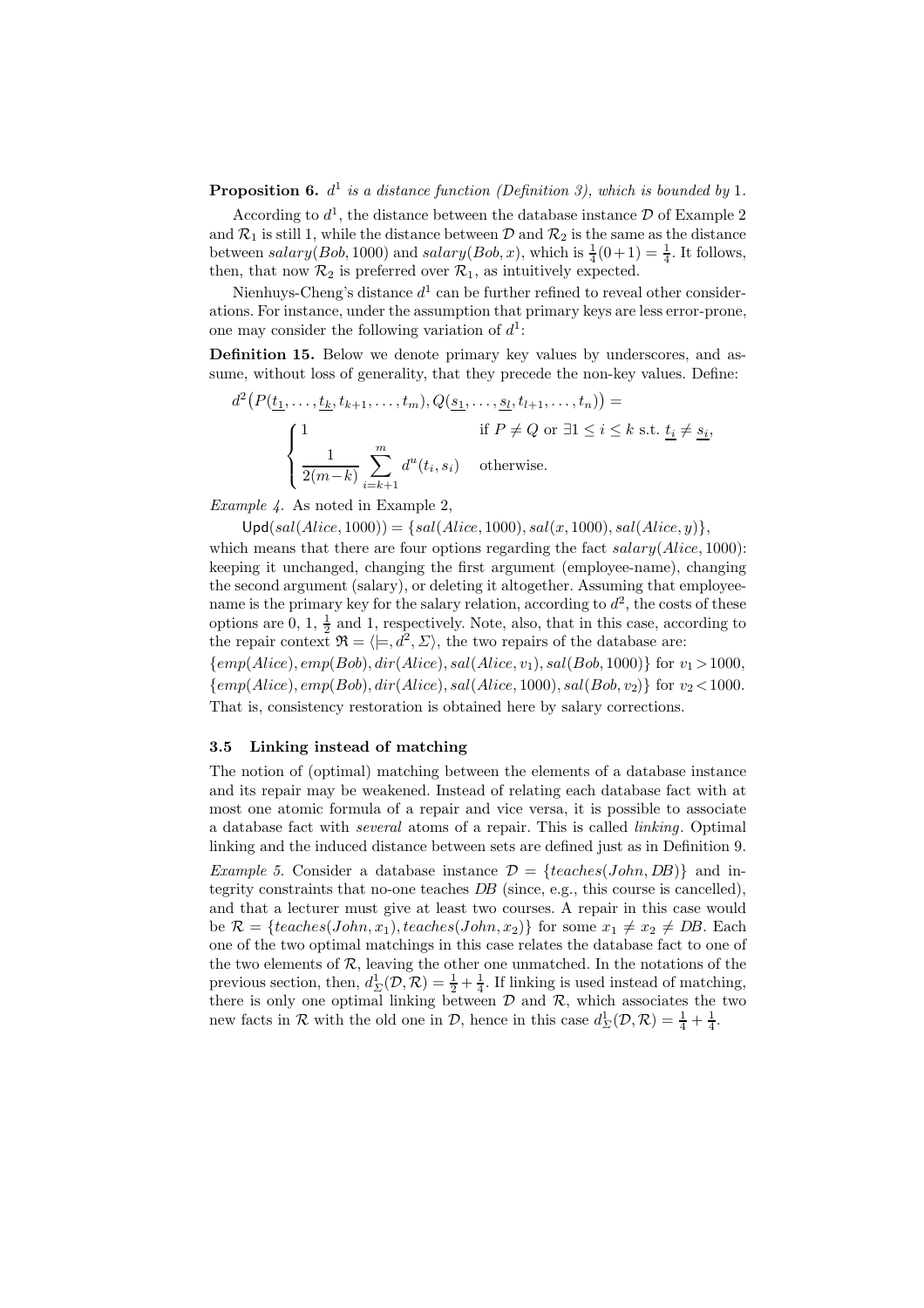#### 3.6 Complexity

Computing all the repairs of a given database is not tractable, as even for propositional databases the number of repairs of a database could be exponential in the database's size. Indeed, the database  $(\{p_1, \ldots, p_n\}, \{p_i \rightarrow q_i\}_{i=1}^n)$  has  $2^n$  repairs with respect to  $\mathfrak{R} = \langle \models, d^u, \Sigma \rangle$ . These repairs correspond to all the combinations of inserting  $q_i$  or removing  $p_i$ , for  $i = 1, \ldots, n$ . In an attempt to overcome this problem, most of the existing algorithms for query answering do not compute the repairs themselves, but make inferences using rewriting techniques [1], logic programming paradigms  $[2, 16, 19, 21, 22]$ , (hyper-)graph computations  $[10, 10]$ 11], and proof theoretic methods, such as analytic tableaux [7]. Tractability in such cases is usually reached only for restricted syntactical forms of the integrity constraints. For instance, the technique in [11] is polynomial only for denial integrity constraints<sup>14</sup>, and the rewriting technique in [1], which is also tractable, is limited to binary universal constraints. Computational considerations regarding database repairs is beyond the scope of this paper, which is concentrated on the representational aspects of the problem. We note, however, that generally, the distance functions themselves do not add extra computational complexity to the problem. This is demonstrated, for instance, by the following results:

**Proposition 7.** [32] Computing  $d_{\Sigma}^{u}(A, B)$  is polynomial in the size of A and B.

**Proposition 8.** Computing  $d_{\Sigma}^1(A, B)$  and  $d_{\Sigma}^2(A, B)$  is polynomial in the sizes of A, B, and the maximal arity of the predicates in A and B.

The main computational difficulty remains, therefore, the large amount of potential repairs at hand. Extensive surveys on the computational complexity of existing approaches to database repair and consistent query answering appear in [8–10] (see also [34] for complexity results regarding update-based repairing).

## 4 Integration of Constraint Data-Sources

Integration of autonomous data-sources under global integrity constraints (see [26]) is closely related to database repair. The main differences between the two problems is that in contrast to database instances, data-sources may contain negative facts and not only positive ones. Also, the closed world assumption is no longer assumed. In this section we show how our framework may be used for defining operators for the merging problem as well.

Example 6. [26] Four flat co-owners discuss the construction of a swimming pool  $(s)$ , a tennis-court  $(t)$  and a private car-park  $(p)$ . Building two or more items will increase the rent  $(r)$ , otherwise the rent will not be changed.

The opinions of the owners are represented by the following four data-sources:  $\mathcal{D}_1 = \mathcal{D}_2 = \{s, t, p\}, \ \mathcal{D}_3 = \{\neg s, \neg t, \neg p, \neg r\}, \ \mathcal{D}_4 = \{t, p, \neg r\}.$  The impact on the

<sup>&</sup>lt;sup>14</sup> That is, closed formulae of the form  $\forall \overline{x}_1 \dots \overline{x}_n \neg (R_1(\overline{x}_1) \wedge \dots \wedge R_n(\overline{x}_n) \wedge \phi(\overline{x}_1 \dots \overline{x}_n)),$ where  $\phi$  is a Boolean expression consisting of atomic formulas and built-in predicates.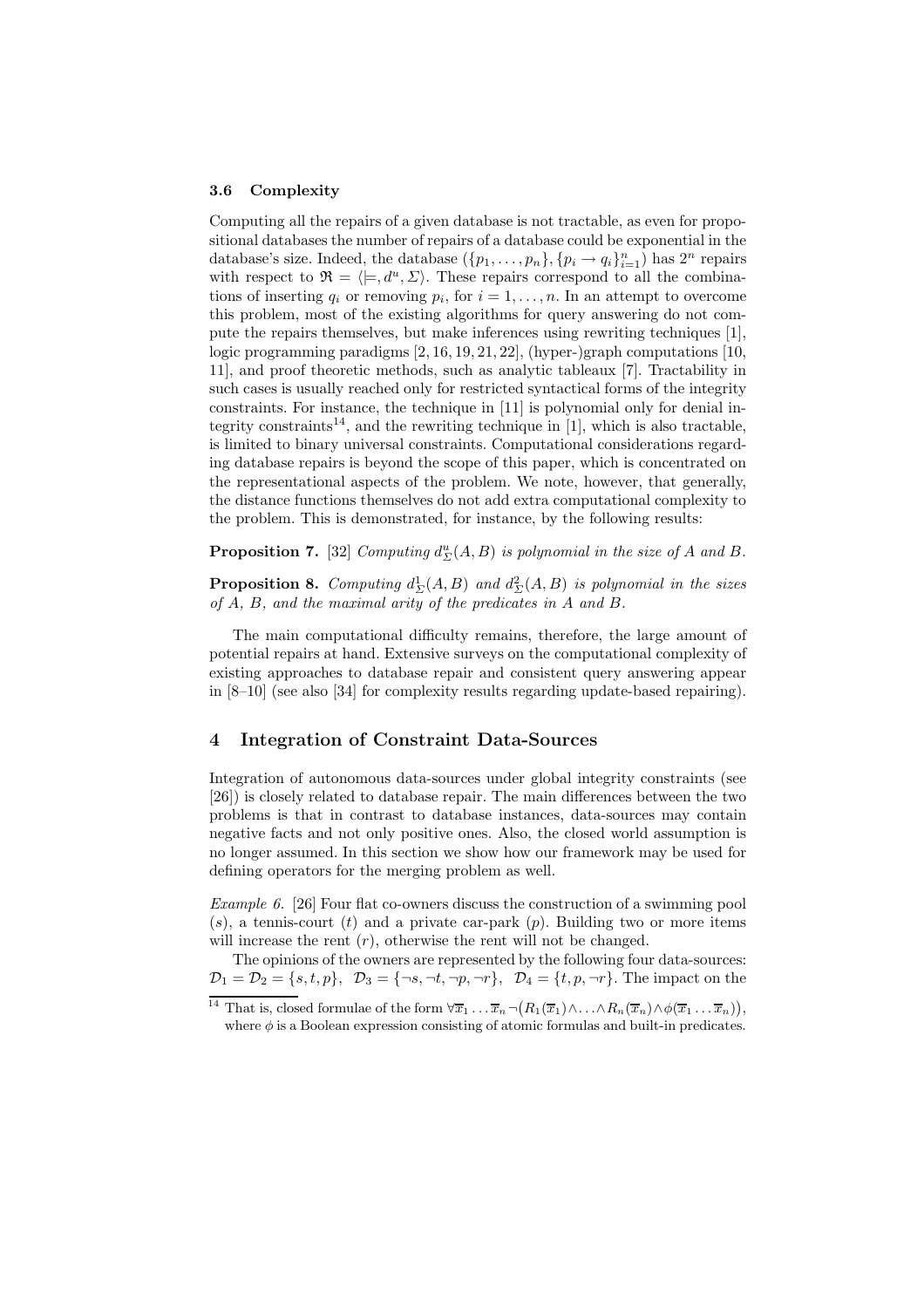rent may be represented by the constraint  $\mathcal{IC} = \{r \leftrightarrow ((s \wedge t) \vee (s \wedge p) \vee (t \wedge p))\}.$ Note that although the opinion of owner 4 violates the integrity constraint (while the solution must preserve the constraint), it is still taken into account.

In situations such as that of Example 6 it is often required to find a solution that will satisfy the global integrity constraints and will be as close as possible to each data source. This implies that, under the following observations, our framework is adequate for the merging problem as well.

– Instead of database instances, which are sets of atomic facts, data sources are sets of *literals*. Denote by  $\mathfrak D$  the set of these sources. So, instead of the set of atomic formulas, the following set is considered:

Lit $(\mathfrak{D},\mathcal{IC})=\bigcup_{\mathcal{D}_i\in\mathfrak{D}}\mathsf{Atoms}(\mathcal{D}_i,\mathcal{IC})\cup\bigcup_{\mathcal{D}_i\in\mathfrak{D}}\{\neg a\mid a\in\mathsf{Atoms}(\mathcal{D}_i,\mathcal{IC})\}.$ As before, an update  $U$  of  $\mathfrak D$  is a consistent set<sup>15</sup> that consists of zero or more elements from  $\text{Upd}(L)$  for each  $L \in \text{Lit}(\mathfrak{D}, \mathcal{IC})$ , and the set Merge $(\mathfrak{D}, \mathcal{IC})$  of the potential merging of  $\mathfrak D$  under  $\mathcal IC$  consists of the updates that satisfy  $\mathcal IC$ .

- A merging of data-sources  $\mathfrak{D} = {\mathcal{D}_1, \ldots, \mathcal{D}_n}$  with respect to the integrity constraints  $\mathcal{IC}$  is a straightforward generalization of the notion of database repair (cf. Definitions 10 and 11):
	- A merging context is a quadruple  $\mathfrak{M} = \langle e^{\mathcal{S}}, d, f, g \rangle$ , where  $e^{\mathcal{S}}$  is the entailment relation induced by the underlying semantics  $S$ ,  $d$  is a pseudo distance function, and  $f, g$  are aggregation functions (referring, respectively, to the distances inside a source and among the sources).
	- For a merging context  $\mathfrak{M} = \langle \models^{\mathcal{S}}, d, f, g \rangle$ , a set  $\mathfrak{D} = \{ \mathcal{D}_1, \ldots, \mathcal{D}_n \}$  of data-sources, and a potential merging  $\mathcal{M} \in \text{Merge}(\mathfrak{D}, \mathcal{IC})$ , let

$$
d_{g,f}(\mathcal{M},\mathfrak{D})=g(\lbrace d_f(\mathcal{M},\mathcal{D}_1),\ldots,d_f(\mathcal{M},\mathcal{D}_n)\rbrace).
$$

• The mergings of the data-sources in  $\mathfrak D$  under  $\mathcal{IC}$ , and with respect to the merging context  $\mathfrak{M} = \langle \models^{\mathcal{S}}, d, f, g \rangle$ , are the elements of the set

 $\Delta_{\mathfrak{M}}(\mathcal{DB}) = \{ \mathcal{M} \in \mathsf{Merge}(\mathfrak{D},\mathcal{IC}) \mid$ 

$$
\forall \mathcal{M}' \in \text{Merge}(\mathfrak{D},\mathcal{IC}) \ d_{g,f}(\mathcal{M},\mathfrak{D}) \leq d_{g,f}(\mathcal{M}',\mathfrak{D}) \ \}.
$$

*Example 7.* Consider again Example 6 and two contexts:  $\mathfrak{M}_1 = \langle \models, d^u, \Sigma, \Sigma \rangle$ ,  $\mathfrak{M}_2 = \langle \models, d^u, \Sigma, \text{max} \rangle$ . According to  $\mathfrak{M}_1$  the summation of the distances to the source is minimized, and in  $\mathfrak{M}_2$  minimization of maximal distances is used for choosing optimal solutions. The potential mergings in this case are listed below.

| No. Potential merge                               |                |                |                |                | $  d_{\Sigma}^u(\cdot,\mathcal{D}_1) d_{\Sigma}^u(\cdot,\mathcal{D}_2) d_{\Sigma}^u(\cdot,\mathcal{D}_3) d_{\Sigma}^u(\cdot,\mathcal{D}_4)  d_{\Sigma,\Sigma}^u(\cdot,\mathfrak{D}) d_{\max,\Sigma}^u(\cdot,\mathfrak{D}) $ |
|---------------------------------------------------|----------------|----------------|----------------|----------------|-----------------------------------------------------------------------------------------------------------------------------------------------------------------------------------------------------------------------------|
| $\mathcal{M}_1 \{s,t,p,r\}$                       |                |                |                | $6\frac{1}{2}$ |                                                                                                                                                                                                                             |
| $\mathcal{M}_2$ {s, t, ¬p, r}                     |                |                | $2\frac{1}{2}$ | $8\frac{1}{2}$ |                                                                                                                                                                                                                             |
| $\mathcal{M}_3$ { $s, \neg t, p, r$ }             | $1\frac{1}{2}$ |                | $2\frac{1}{2}$ | $8\frac{1}{2}$ |                                                                                                                                                                                                                             |
| $\mathcal{M}_4$ $\{s, \neg t, \neg p, \neg r\}$   | $2\frac{1}{2}$ | $2\frac{1}{2}$ | $2\frac{1}{2}$ | $8\frac{1}{2}$ | $2\frac{1}{2}$                                                                                                                                                                                                              |
| $\mathcal{M}_5$ { $\neg s,t,p,r$ }                | $1\frac{1}{2}$ |                |                | $7\frac{1}{2}$ |                                                                                                                                                                                                                             |
| $\mathcal{M}_6$ { $\neg s,t,\neg p,\neg r$ }      | $2\frac{1}{2}$ | $2\frac{1}{2}$ |                |                |                                                                                                                                                                                                                             |
| $ \mathcal{M}_7  \{\neg s, \neg t, p, \neg r\}$   | $2\frac{1}{2}$ | $2\frac{1}{2}$ |                |                |                                                                                                                                                                                                                             |
| $ \mathcal{M}_8  \{-s, \neg t, \neg p, \neg r\} $ | $3\frac{1}{2}$ | $3\pm$         |                |                |                                                                                                                                                                                                                             |

I.e., without complementary literals.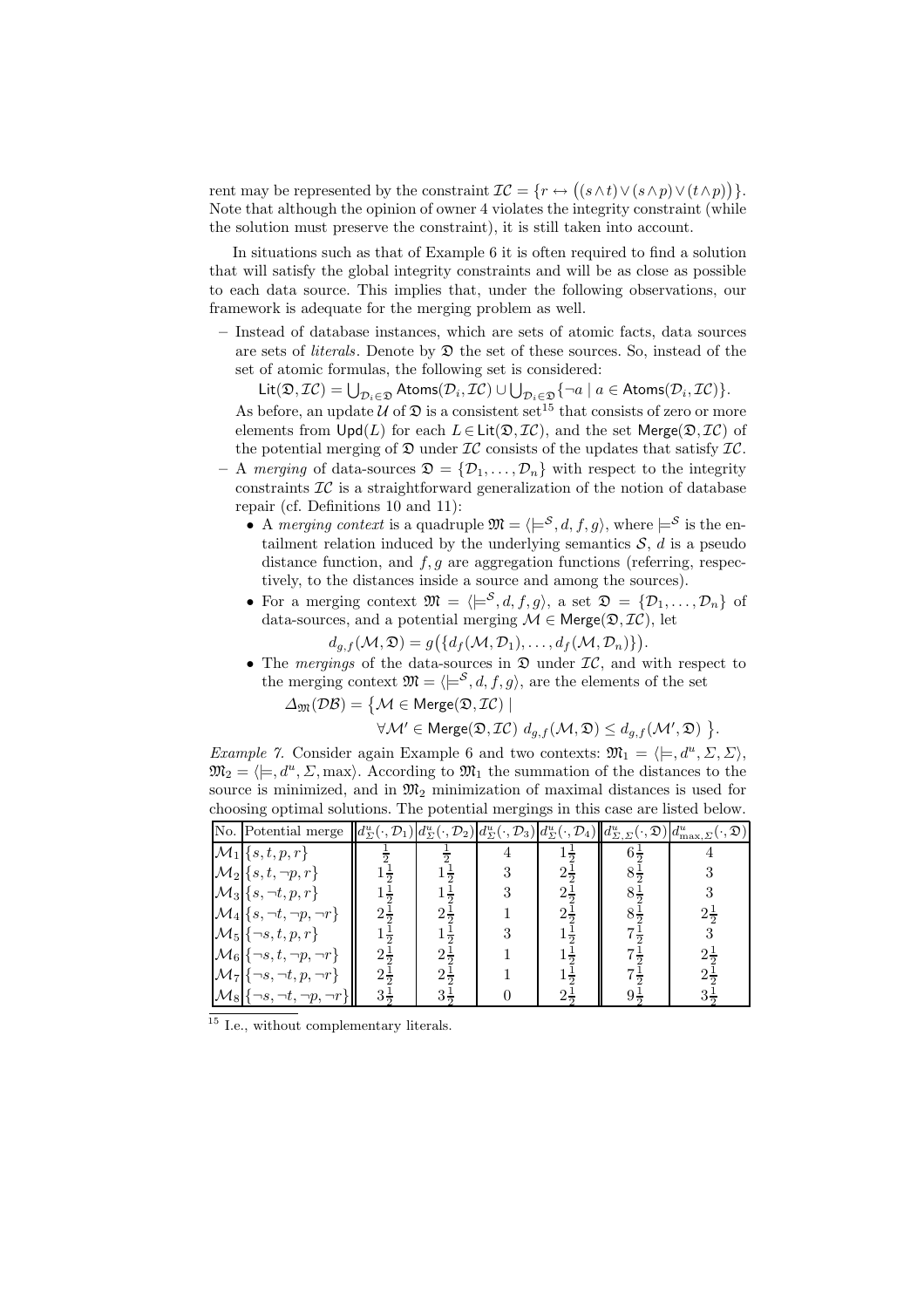According to  $\mathfrak{M}_1$ ,  $\mathcal{M}_1$  is the best potential merging, and so the owners decide to build all the three facilities. As a result, the rent increases. According to  $\mathfrak{M}_2$ , however,  $\mathcal{M}_4$ ,  $\mathcal{M}_6$  and  $\mathcal{M}_7$  are the optimal mergings, which implies that only one of the facilities will be built, and so the rent will remain the same.<sup>16</sup> Thus, e.g., r is a consistent answer w.r.t.  $\mathfrak{M}_1$  while  $\neg r$  is a consistent answer w.r.t.  $\mathfrak{M}_2$ .

## 5 Conclusion

Data processing by distance considerations is not a new idea, and it has been used mainly in the context of query answering [1, 2] integration of constraint belief-sets [25, 26] and operators for belief revision [14, 27, 31]. In this paper we introduced a uniform framework for representing, comparing and implementing different approaches for these contexts. Another advantage of our approach is that it opens the door to many new methods that are induced by known distance definitions. This is particularly useful in the context of database repairing, where so far most of the formalisms in the literature that involve distance-based semantics are domain independent while in many practical cases domain dependent repairs are more adequate. The new forms of repairs offered by our framework provide intuitive solutions to such cases, mainly as the notion of closeness can be captured in more subtle ways (most of them are domain dependent), and erroneous components of the data can be detected and updated without violating the valid fragment of the information.

## References

- 1. M. Arenas, L. Bertossi, J. Chomicki. Consistent query answers in inconsistent databases. Proc. PODS'99, pp.68–79, 1999.
- 2. M. Arenas, L. Bertossi, J. Chomicki. Answer sets for consistent query answering in inconsistent databases. Theory and Practice of Log. Prog., 3(4–5):393–424, 2003.
- 3. O. Arieli, M. Denecker, B. Van Nuffelen, M. Bruynooghe. Coherent integration of databases by abductive logic programming. Artif. Intell. Res., 21:245–286, 2004.
- 4. O. Arieli, M. Denecker, B. Van Nuffelen, M. Bruynooghe. Computational methods for database repair by signed formulae. Annals Math. Artif. Intell., 46:4–37, 2006.
- 5. L. Bertossi. Some research directions in consistent query answering: a vision. Preproc. of EDBT'06 Workshop on Inconsistency in Databases, pp.109–113, 2006.
- 6. L. Bertossi, J. Chomicki, A. Cortés, C. Gutierrez. Consistent answers from integrated data sources. Proc. FQAS'2002, LNCS 2522, pp.71–85, 2002.
- 7. L. Bertossi, C. Schwind. Database repairs and analytic tableau. Annals of Mathematics and Artificial Intelligence, 40(1–2):5–35, 2004.
- 8. A. Cali, D. Lembo, R. Rosati. On the decidability and complexity of query answering over inconsistent and incomplete databases. Proc. PODS'03, 260–271, 2003.
- 9. J. Chomicki, J. Marchinkowski. A on the computational complexity of minimalchange integrity maintenance in relational databases. In L. Bertossi, A. Hunter, and T. Schaub, editors, Inconsistency Tolerance, LNCS 3300, pp.119–150. 2005.

 $^{\rm 16}$  The decision which facility to choose requires further preference criteria. Summation of distances, e.g., prefers  $\mathcal{M}_6$  and  $\mathcal{M}_7$  over  $\mathcal{M}_4$ , thus t and p are preferred over s.